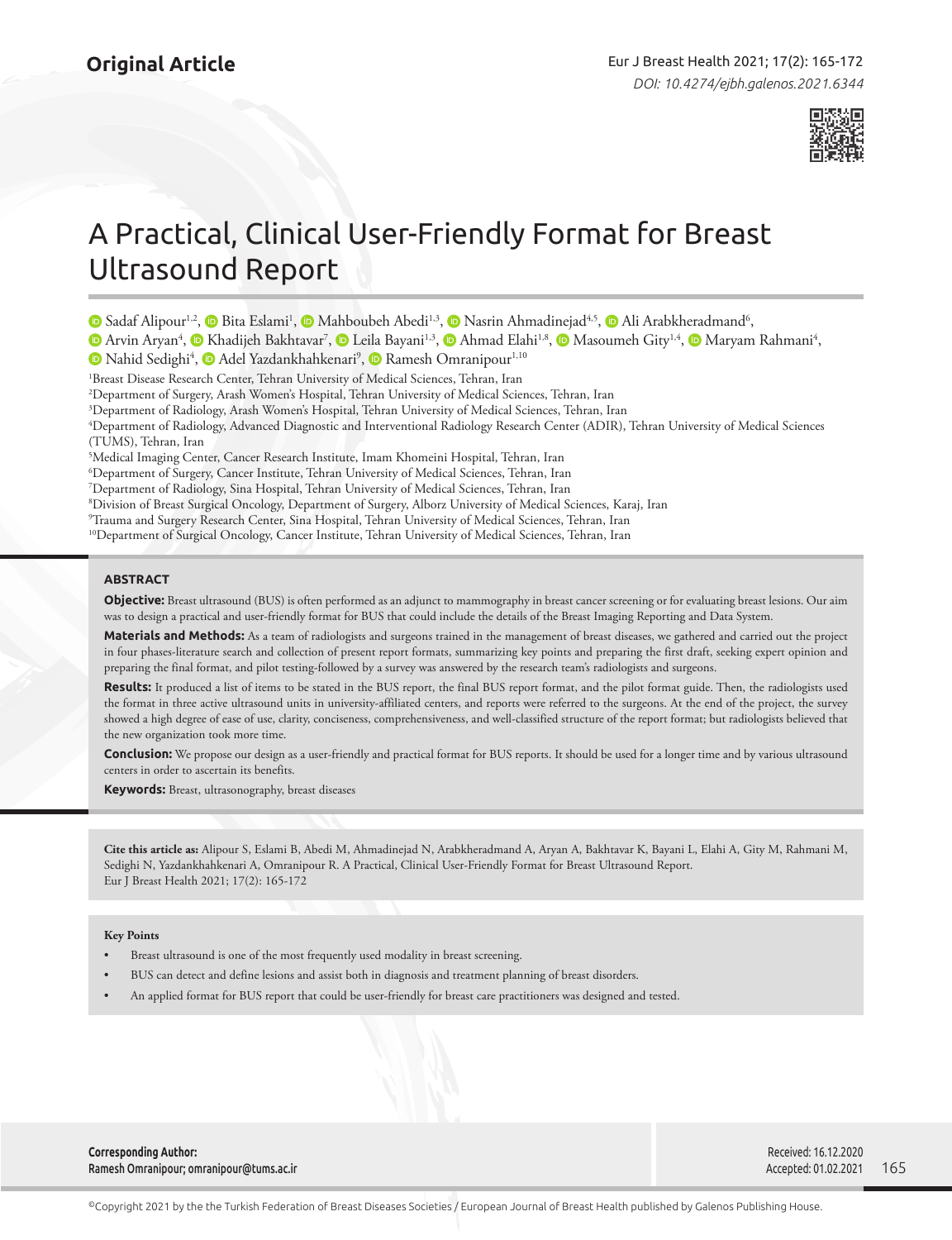# **Introduction**

Breast cancer is the most prevalent female cancer and the first cause of death from cancer in women worldwide (1, 2). Breast cancer screening is achieved by clinical breast examination (CBE) and mammography, but under numerous circumstances, breast ultrasound (BUS) is used as a complementary modality (3). Breast complaints are also among the most common causes for women to attend surgery and gynecology clinics (4). In addition to breast examination, many cases need to be further examined by imaging, and BUS is one of the most frequently used modalities in this regard. Also, in many referral centers, breast surgeons regularly use ultrasound imaging as an adjunct to clinical examinations.

BUS can detect and define lesions and assist both in diagnosis and treatment planning of breast disorders, especially in discrimination of solid and cystic masses, which is beyond the diagnostic field of mammography, and in detection of hidden masses in dense breast mammogram. However, in many situations, lesions detected by BUS undergo serial ultrasound to follow the probable changes of that specific lesion [usually Breast Imaging Reporting and Data System (BIRADS) III Category: a probably benign lesions], in order to discriminate benign and suspicious ones.

How to define findings in BUS and which features to note in the report have been described in the ultrasound lexicon and the Breast Imaging Reporting and Data System (5).

A precise BUS report denoting all details is certainly helpful, but two key problems arise. First, which of these details would help the incharge physicians in medical decision-making and would affect the management plan? Second, how should the arrangement of the report be in order to make it practical and easy to use? In other words, the user of a BUS report is the physician that is managing the breast disorder, who is usually a breast or general surgeon, a gynecologist, or perhaps a family practitioner general physician.

The format of the report, the arrangement of the details, and the number of significant or nonsignificant details affect the practicality and usefulness of the report. A wisely organized report, with the details applied in an orderly manner, would save the clinicians' time and help them figure out the clinically significant points aptly.

In addition, all BUS must be compared with the previous ones in order to identify changes in previous lesions or new findings. At present, various ultrasound units use different formats, although many observe the key problems of the BIRADS system and lexicon. These various styles may make the comparison between ultrasound reports very time-consuming and sometimes ambiguous. A comparison would be simpler if all BUS reports were arranged systematically and uniformly and especially if they were all arranged in the same form.

As a team of radiologists and clinicians whose main field of interest is the management of breast diseases, we have carried out a study to design the applied format for BUS report, which would yield the above advantages.

# **Materials and Methods**

166 This project was supported by the Vice-Chancellor in Research Affairs of Tehran University University of Medical Sciences and was assessed and ethically approved by its Ethics Committee (ethics code: IR.TUMS.VCR.REC.1 397.846).

We formed a team including radiologists and surgeons who are expert in the management of breast diseases. All radiologists were dedicated to gynecological imaging or breast imaging and have practiced in the radiology departments of Tehran University of Medical Sciences (Tehran), which ranks first in education and research among medical universities of the country. In Iran, as in many other countries, patients undergo ultrasound in different centers on the basis of which they can book an appointment. In addition, radiologists generally mention all the lesions they detect in the BUS in their reports, although unfortunately most clinicians do not mention an individual target lesion to be assessed when they are requesting the BUS. In our country, surgeons are responsible for the clinical management of breast diseases, and surgical oncologists and breast surgical oncologists are trained and entitled for subspecialized practice over the subject. All the surgeons of our research team were surgical oncologists or breast surgical oncologists and practiced as full-time or part-time professors at our university. We performed the study in the following four phases.

## **Phase 1: Literature search and collection of present report formats**

This phase consisted of two stages that were accomplished by one of the surgeons and a research expert. In the first stage, an extended search of the English literature from 1990 to the present time was performed for similar works and different viewpoints about the ultrasound BIRADS lexicon. The rationale for beginning the search from the 1990s was because the first version of BIRADS was issued in 1993 by the American College of Radiology (ACR) (6). The keywords consisted of BUS report, BIRADS ultrasound, BUS interpretation, breast imaging report, and breast mass radiologist assessment. All articles containing relevant data or viewpoints were gathered. Also, chapters or paragraphs about the subject in referral radiology or breast books were investigated in this stage.

In the second stage, we collected BUS reports from high-volume and low-volume radiology centers in Tehran, the capital of Iran, and from several centers in large or small cities around the country. In order to provide a basis for detection of defects of the reports and compare them, we outlined them grossly as four types of formats, which are summarized in Figure 1.

### **Phase 2: Summarizing key points and preparing the first draft**

Two of the surgeons completed this phase in three steps. In the first step, the key points in the BUS report were extracted from the ultrasound BIRADS lexicon and the few related returned articles in our search. In the second step, all collected reports were reviewed and evaluated regarding precision, clarity, and ease to use of the arrangement, as well as ambiguous, vague, or complicated definitions or organization of the items in the second step.

In the third step, the items to be defined in a BUS report were designated according to the BIRADS lexicon; and the most appropriate order for the reporting of those items was argued, in an effort to describe an order which could provide the highest clarity. Several designs were prepared as drafts to be discussed.

### **Phase 3: Seeking expert opinion and preparing the final format**

The third phase consisted of an expert panel, attended by two breast surgeons, three surgical oncologists, eight breast and gynecologic radiologists, and a research expert and then several virtual meetings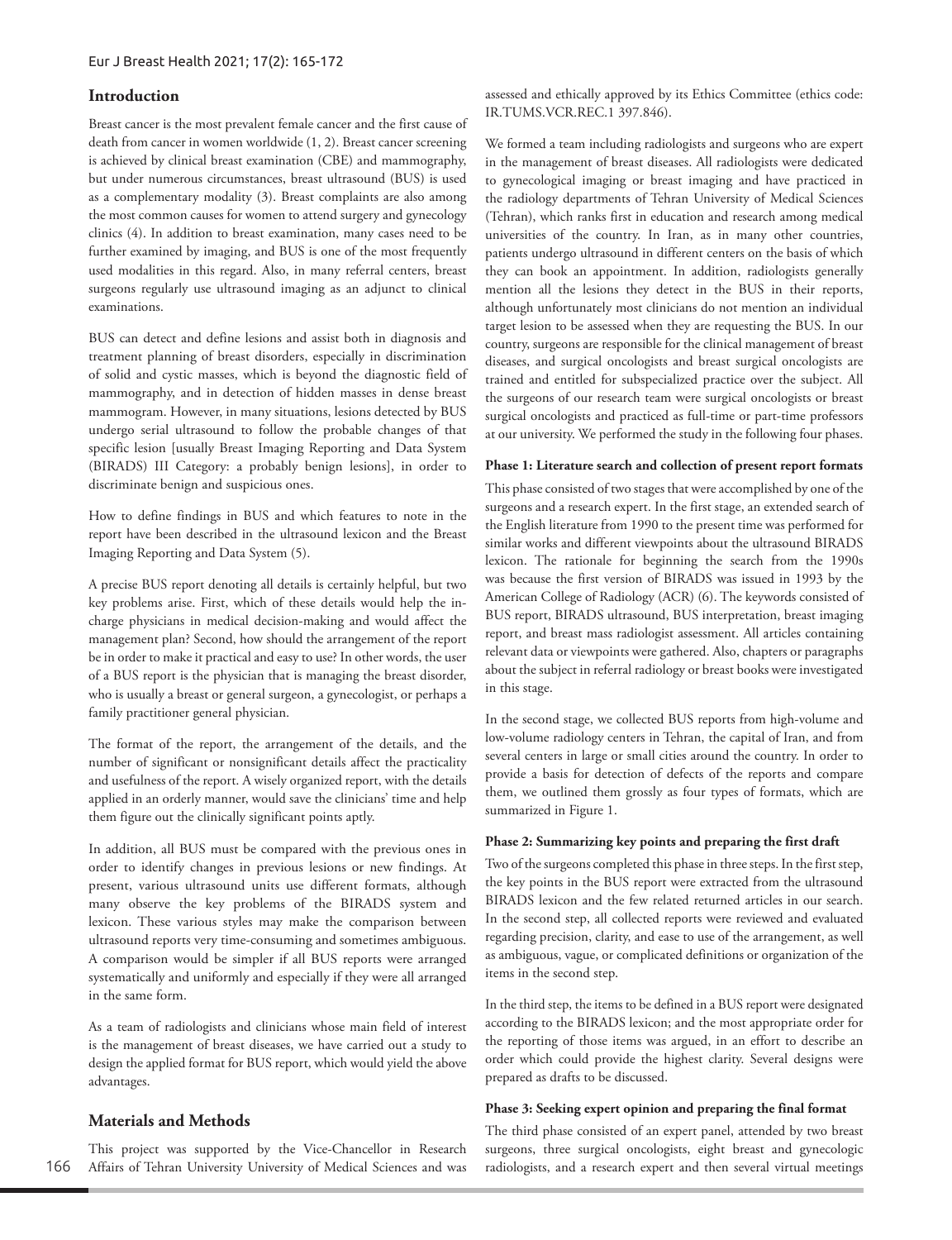

**Figure 1.** General gross classification of the frameworks of existing breast ultrasound report and comparison with the approved pilot format (all frameworks are shortened to fit in the figure)

*ID: Identification; BIRADS: Breast Imaging Reporting and Data System*

in the era of coronavirus disease-2019 (COVID-19) through a virtual group including all the named experts as members. The drafted designs for BUS report were introduced and debated during the meetings. One design was designated as most user-friendly, and further modifications were proposed. After several revisions, a final framework was defined and approved as a BUS report pilot format.

### **Phase 4: Pilot testing**

The last phase consisted of pilot testing of the approved format. This was supposed to be uniformly held in ultrasound units of university hospitals for 4 months, so that a comparison of two subsequent results could take place in some cases that underwent two BUS in a 3-month interval. Due to COVID-19 conditions and the delay in many schedules including holding of most screening programs, the number of monthly BUS dropped largely; however, three major units remained active, although with a small number of patients. These were the centers where the radiologists and surgeons of the research team were practicing. Therefore, the pilot was held in these three units for around 5.5 months. After this time, a survey was carried out to assess the format from the point of view of the research team's radiologists and surgeons.

### **Results**

The first product of the panel was the list of items to be stated in the BUS report based on the ultrasound BIRADS lexicon, as demonstrated in Table 1.

The second product was the final BUS report format, which was proposed as a straightforward, user-friendly framework for reporting BUS. Since the format could only demonstrate the basic structure for writing the report, a guideline (the pilot format guide) was also written to explain how and where to describe the items in the framework. Table 2 illustrates the BUS report pilot format, and Table 3 shows the pilot format guide.

Following the establishment of the program in the three units, radiologists' reports were printed according to the proposed format, and the patients brought them to their surgeons according to their schedules.

A brief survey was designed to investigate the impression of the specialists about the new format, and the responses were rated on a 5-point Likert scale: strongly disagree, disagree, undecided, agree, and strongly agree. The survey contained 11 questions, as seen in Table 4. After 5.5 months project execution, all surgeons and radiologists filled the survey. The results of the survey for each group and for all experts are demonstrated in Figure 1 and Figure 2. The average number of BUS performed by each radiologist and seen by each surgeon per month is approximately 200 cases in non-COVID-19 conditions.

# **Discussion and Conclusion**

We performed a study to design and test an applied format for BUS report that could be user-friendly for breast care practitioners. After gathering the existing formats and assessing them, we defined a framework and its user guide through several panels and tested it in three high-volume BUS units, with favorable outcomes.

The sensitivity of mammography in detecting suspicious lesions is variable and is overall lower in dense breast tissue (3, 7, 8). Adding BUS to mammography increases the sensitivity for detection of breast cancer in women with high mammographic breast tissue density (9). Berg et al. (10) performed a multicenter study involving 2809 women at high risk for breast cancer to find out if the inclusion of BUS to mammography may have an effect in the diagnostic yield of the latter during breast cancer screening. They showed a diagnostic yield of 7.6 versus 11.8 per 1,000 women screened for mammography alone and the combination of the two modalities, respectively (2). Gharekhanloo et al. (11) also confirmed the additional sensitivity provided by adding BUS to mammography for the detection of breast cancer in their study on 300 cases. The additional advantage of BUS in mammographic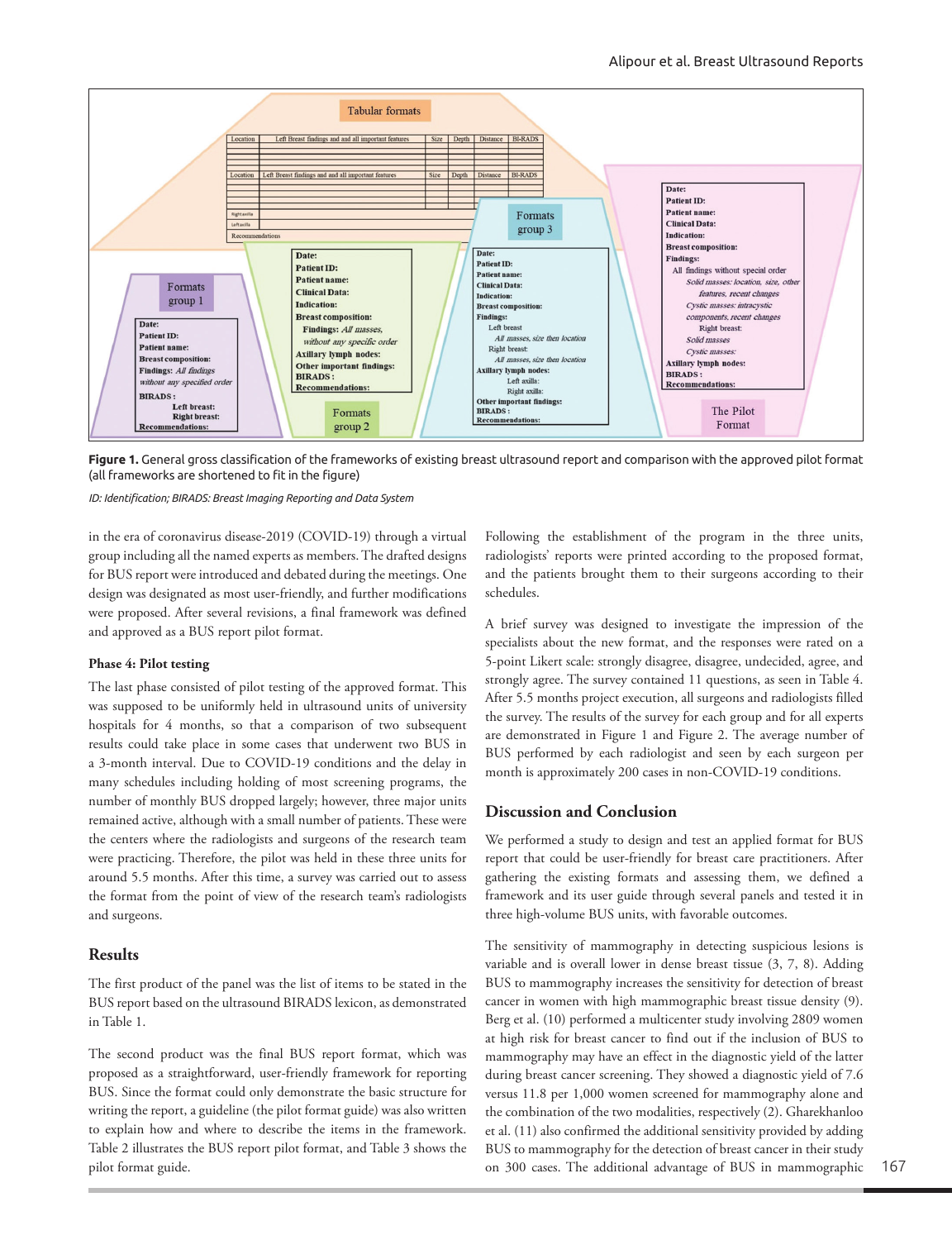# Table 1. Items to be stated in the BUS report as approved in the expert panel

| <b>General items</b>                                                                                      |                                                                                                                                |  |
|-----------------------------------------------------------------------------------------------------------|--------------------------------------------------------------------------------------------------------------------------------|--|
| <b>History</b>                                                                                            | Previous breast medical and surgical history or previous biopsy results                                                        |  |
| Family history                                                                                            | Of breast cancer                                                                                                               |  |
| Indication                                                                                                | For performing the BUS                                                                                                         |  |
| Breast composition                                                                                        | Homogenous background echotexture-fat/homogenous background echotexture-fibroglandular/<br>heterogenous background echotexture |  |
| <b>Findings</b>                                                                                           |                                                                                                                                |  |
| Mass                                                                                                      | Described as below                                                                                                             |  |
| Tissue distortion                                                                                         | Described as below                                                                                                             |  |
| Retraction                                                                                                | Described as below                                                                                                             |  |
| Calcification                                                                                             | Described as below                                                                                                             |  |
| Lymphadenopathies                                                                                         | Location (axillary, in breast), significance, cortical thickness, hilum changes, extracapsular<br>invasion, matted nodes       |  |
| Skin changes                                                                                              | Edema, thickness, retraction                                                                                                   |  |
| Nipple changes                                                                                            | Retraction                                                                                                                     |  |
| Postoperative findings                                                                                    |                                                                                                                                |  |
| <b>Descriptions for any breast finding</b>                                                                |                                                                                                                                |  |
| Side                                                                                                      | Left/right                                                                                                                     |  |
| Location                                                                                                  | On a clock face                                                                                                                |  |
| Distance (mm)                                                                                             | From the nipple                                                                                                                |  |
| Depth (mm)                                                                                                | From the skin                                                                                                                  |  |
| Comparison                                                                                                | Comparison with previous ultrasound examination                                                                                |  |
| <b>Descriptions for masses</b>                                                                            |                                                                                                                                |  |
| Size (mm)                                                                                                 | The largest dimension or the three dimensions                                                                                  |  |
| <b>Type</b>                                                                                               | Cystic, solid                                                                                                                  |  |
| Echopattern                                                                                               | Anechoic, hypoechoic, isoechoic, hyperechoic, heteroechoic                                                                     |  |
| Shape                                                                                                     | Round, oval, irregular                                                                                                         |  |
| Lobulations                                                                                               | Microlobulations, macrolobulations; number                                                                                     |  |
| Margins                                                                                                   | Circumscribed, indistinct, angular, spiculated                                                                                 |  |
| Orientation                                                                                               | Horizontal, vertical                                                                                                           |  |
| <b>Posterior features</b>                                                                                 | None, enhancement, shadowing, combined pattern                                                                                 |  |
| Vascularity                                                                                               | Absent, internal, vessels in rim                                                                                               |  |
| Elasticity                                                                                                | Soft, intermediate, hard                                                                                                       |  |
| Intracystic details                                                                                       | Septations, masses                                                                                                             |  |
| Postoperative findings                                                                                    |                                                                                                                                |  |
| Significant recent change in findings                                                                     |                                                                                                                                |  |
| Correlation with mammographic, MRI, or clinical findings                                                  |                                                                                                                                |  |
| <b>BIRADS</b>                                                                                             |                                                                                                                                |  |
| Recommendations of the sonographer                                                                        |                                                                                                                                |  |
| BUS: Breast ultrasound; BIRADS: Breast Imaging Reporting and Data System; MRI: Magnetic resonance imaging |                                                                                                                                |  |

breast cancer screening in women at high risk of breast cancer has been maintained by the American College of Radiology Imaging Network via a multicenter trial (12).

In addition to screening purposes, BUS assists in the evaluation of breast symptoms and signs, including lumps or nipple discharge. In many instances, lesions that appear benign need to be followed

regarding their shape, size, or other features; a part of the follow-up is performed by serial BUS. Hence, overall, BUS plays a significant role in the approach to the breast.

In 2003, the ACR released a BIRADS lexicon for ultrasound that intended to standardize BUS reports and simplify comparisons with previous imaging (5). This has yielded a kind of international shared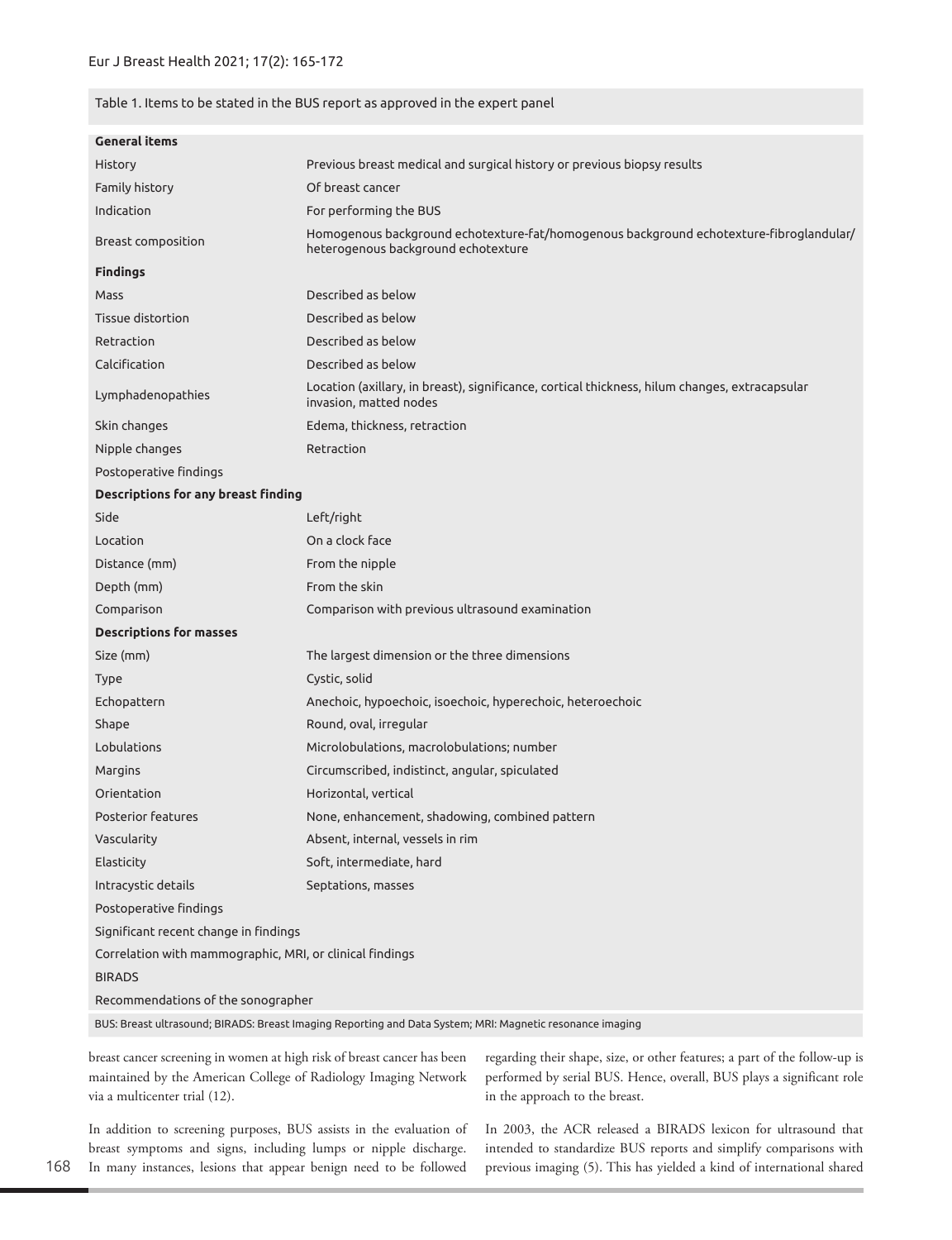



# Table 2. Framework of approved pilot format

- Date:

- Patient ID:
- Patient name:
- Clinical data:
- Indication:
- Breast composition:
- Findings:
- ♣ Left breast
- > Solid masses

### ×

Cystic masses

- ♣ Right breast:
- > Solid masses

Cystic masses:

- Axillary lymph nodes:

# Left axilla:

## m.

o Right axilla:

- Other important findings:

### $\circ$

- BIRADS:
- Left breast:
- o Right breast:
- Recommendations:

language between radiologists. Abdullah et al. (13) evaluated the concordance of definitions of five sonographists about ultrasound characteristics of 267 benign and malignant breast lumps based on the BIRADS lexicon for BUS. They detected an overall "good" level of agreement but a fair one for evaluating lesion borders. The concordance of their description was lower for smaller lumps as well as malignant cases. Their overall conclusion was in favor of a good interobserver agreement. This was confirmed by the studies of Lazarus et al. (14) and Costantini et al. (15) on 91 and 178 breast lesions, respectively.

While BUS is performed by radiologists, the clinician has to decide on the suitable approach to a breast lesion based on the findings of breast exam and breast imaging. Consequently, the BIRADS system and the lexicon also aim to ease the communication between the sonographer and the clinician. As a creditable product should be produced by the cooperation of stakeholders with diverse viewpoints from different aspects, several medical organizations have cooperated in the production of the BIRADS lexicon, including associations of surgeons, who could be seen as the end-users of the lexicon product, or the BUS report (16). Items that should be mentioned in a report, descriptors for every item, and the gross order of the report are explained in the BIRADS lexicon for BUS. However, the order of the details, the scope and number of details, and the visual method for emphasizing on more important findings can also be outlined, giving rise to user-friendly reports that could easily be compared. This is what our team aimed for, by delineating an orderly structure for the BUS report, where details appear in accord with the BIRADS lexicon, and the usual classifications of breast lesions. In our proposed format, sorting the lesions by type allows users to selectively pick up the parts they are concerned about or first pay attention to components that are more important to them. By writing the clockface location of each lesion first, the users localize the lesion in their mind and match it with the CBE or other imaging modalities. The size of each lesion immediately follows, because size change is almost the most important alteration that can affect the significance of a finding. Then, the other location coordinates including depth from the skin and distance from the nipple depicted as near zone, mid zone, and far zone are described

ID: Identification; BIRADS: Breast Imaging Reporting and Data System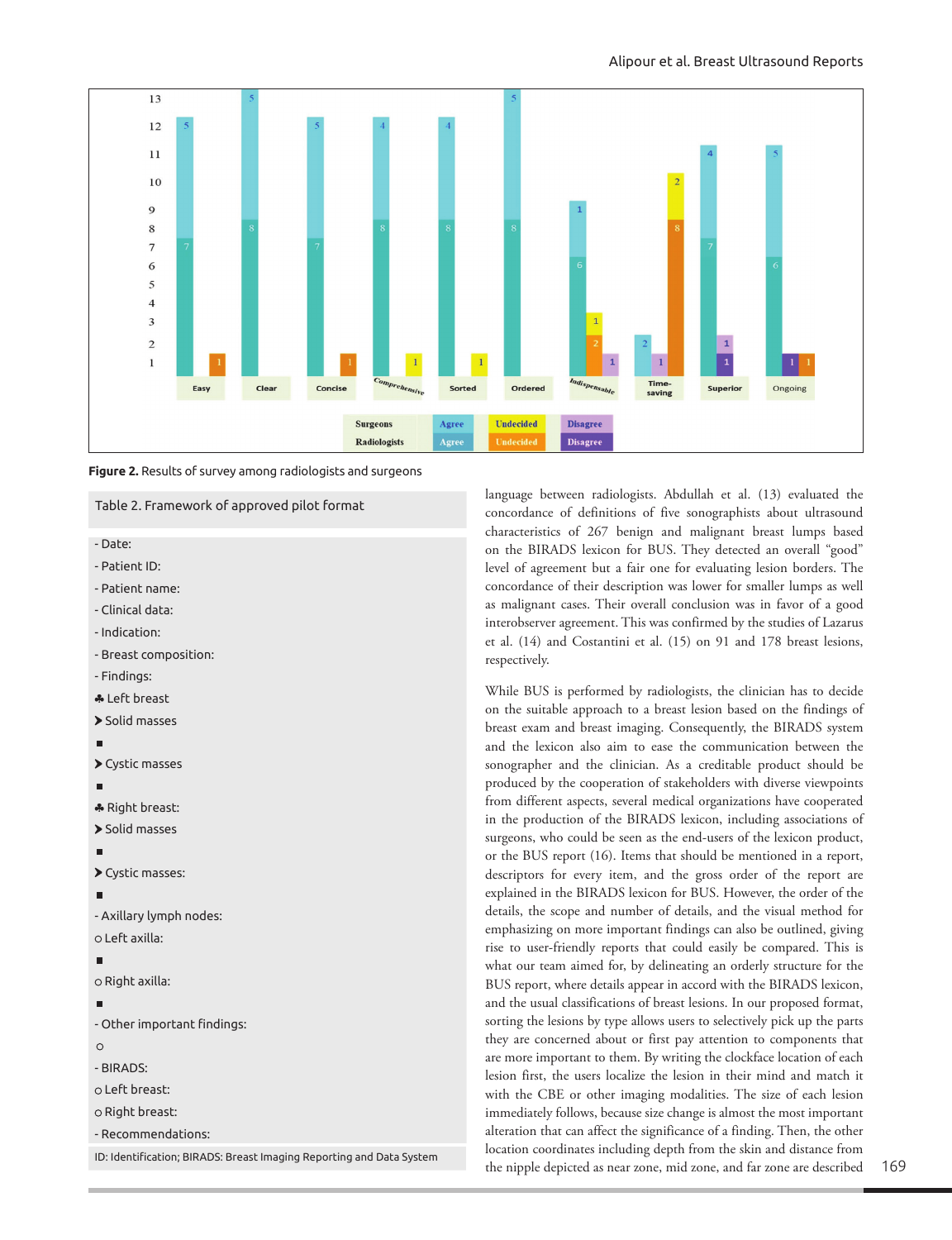# Table 3. Guide for approved pilot format

- Date:
- Patient ID:
- Patient name:
- Clinical data (age, history, family history)
- Indication (cause for requesting ultrasound)

- Tissue composition (according to ACR format: homogenous background echotexture-fat/homogenous background echotexturefibroglandular/heterogenous background echotexture)

### Findings:

For suspicious lesions: please write in BOLD + mention ZONE (near zone, mid zone, far zone) and DEPTH (anterior zone, mid zone, posterior zone) + write the BIRADS of that specific lesion

- For new lesions or lesions with recent changes, please write in BOLD
- For lesions in location of clinician interest, please write in BOLD

For any suspicious finding in the breast other than masses, like tissue distortion or retraction, please write it next to the mass or in the relevant location among masses

If typical, please write the probable diagnosis of the mass (probably fibroadenoma, fat necrosis, hamartoma, intramammary lymph node…)

For any significant finding, if correlated with mammographic, MRI, or clinical findings, please mention it, with BIRADS

- Please follow this order:
- ♣ Left breast:
- > Solid masses
- In order of clock hours, first retroareolar, then 1 to 12

 $\overset{\text{\tiny{(1)}}}{\sim}$  In each line, please first write the location (…. O'clock) and the size, then if needed the zone (NZ, MZ, FZ) and the depth (….mm from skin), then the features of the mass as needed (irregular margin, orientation, posterior features, vascularity, elasticity, …)

- Cystic masses
- In order of clock hours, first retroareolar, then 1 to 12

 $\subset$  Please only mention BIRADS 3 and 4 cysts, those in region of relevant findings in other imagings, and those in region of clinician interest as requested in their order.

 $C\mathcal{F}$  Multiple cystic lesions may be defined in a row.

 $\subset$  In each line, please first write the location (…. O'clock), then if needed the zone (NZ, MZ, or FZ) and the depth (…mm from skin), then the features as needed (intracystic mass, septations …).

- ♣ Right breast:
- As above

- Axillary lymph nodes:

 $\ell$  For normal or reactive lymph nodes please only mention nonsignificance, and do not mention size and other features

 $\blacktriangleright$  Please mention when lymph nodes are relevant to a clinical or other imaging finding

 $\ell$  For suspicious nodes, please mention features as needed (cortical thickness, hilum changes, extracapsular invasion, matted nodes, etc.), the BIRADS of that specific lymph node and the recommendation (short-term follow-up, tissue diagnosis…)

- Other important findings (skin changes, duct changes, seroma, etc.)

- BIRADS

Recommendations (follow-up/further imaging/suggestion of tissue diagnosis, etc. for breast or axillary lesions)

 $\mathscr I$  Please do not mention type of surgical management

ID: Identification; ACR: American College of Radiology; BIRADS: Breast Imaging Reporting and Data System

in order to ascertain the site of the lesion and a correct comparison with the previous BUS.

After using the format, the survey showed a high level of agreement of the team members with ease of use, clarity, conciseness, comprehensiveness, and well-classified structure. However, radiologists believed that the organization of the report took more time. This could be permanently true or may be temporary due to the novelty of the structure, which might take time to get used to by the radiologists and their assistants who are preparing the report. Two of the surgeons thought the format was time-consuming, and one could not decide about the time; these were considering the time for preparing the

170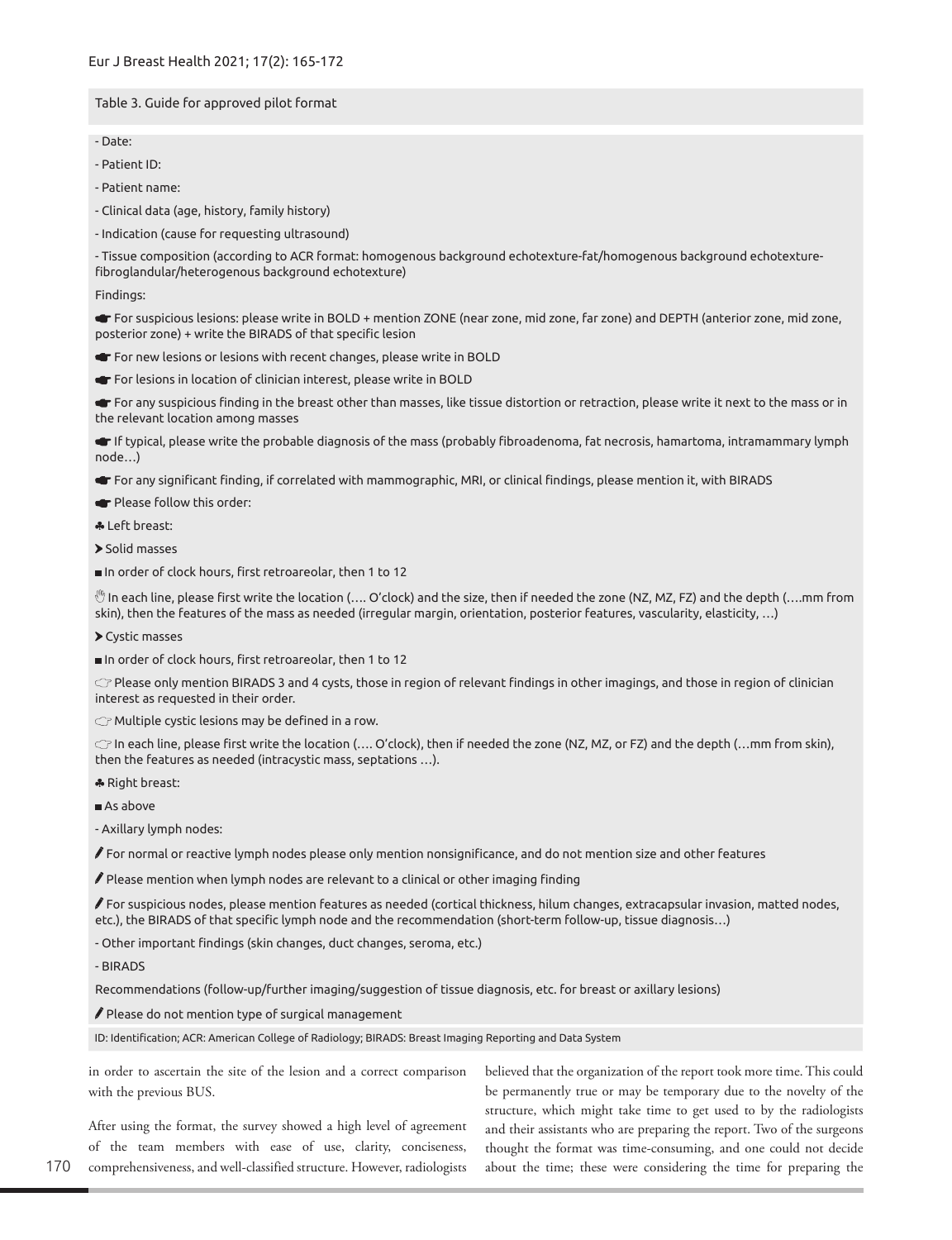### Table 4. Survey questions

| <b>Number</b>  | Abbreviation* | <b>Ouestion</b>                                            |
|----------------|---------------|------------------------------------------------------------|
| $\mathbf{1}$   | Easy          | The format is easy to use                                  |
| $\overline{2}$ | Clear         | The definitions are clear                                  |
| 3              | Concise       | The format is concise and useful                           |
| 4              | Comprehensive | The format contains all key elements                       |
| 5              | Sorted        | The format contains necessary classifications              |
| 6              | Ordered       | The arrangement is appropriate for comparison of two BUSRs |
| $\overline{7}$ | Indispensable | The present details cannot be deleted                      |
| 8              | Time-saving   | Using this format takes less time                          |
| 9              | Superior      | The format increases the quality of the BUSR               |
| 10             | Ongoing       | I am eager to use the format in all my BUSRs               |
| $11**$         |               | I will take part in similar studies                        |

\*Abbreviations demonstrating the subject of each question in calculations and in the figures, \*\* Question number 11 is not depicted in the figure because it had no direct relation with the format assessment.

BUSR: Breast ultrasound report

report; the two other surgeons agreed that in comparison with the BUS reports they were receiving before the study, this one took much less time to read, understand, and specially compare with the previous report. The indispensability of all details and whether the report could be further shortened were also questionable for some of the members.

Our study had some limitations. First and foremost, the COVID-19 situation disrupted the usual flow of patients and BUS. In addition, the users of the format were the same as the designers. Therefore, the study should also be performed by other users in other centers provide a more valid assessment of the proposed format.

In conclusion, we propose our format as a user-friendly format for BUS reports, which may be used and introduced as an adjunct to the BIRADS ultrasound lexicon. The format should be applied for a longer time in university hospitals in order to find out if the apparent time-consuming nature for radiologists would be solved by routine use. Also, the format should be tested in other centers in order to ascertain its positive features.

### **Acknowledgements**

We would like to acknowledge Dr. Mehrnoush Hadadi (Dezfool, Iran), Dr. Mehdi Ghassemi (Andimeshk, Iran) and Mrs. Marzieh Orooji (Tehran, Iran) for their kind collaboration in providing and collecting BUS reports from various centers and cities.

**Ethics Committee Approval:** This project was supported by the Vice-Chancellor in Research Affairs of Tehran University University of Medical Sciences and was assessed and ethically approved by its Ethics Committee (Ethics code: IR.TUMS.VCR.REC.1 397.846).

**Informed Consent:** Informed consent was obtained.

**Peer-review:** Externally peer-reviewed.

### **Authorship Contributions**

Conception: S.A., B.E., M.A., N.A., A.A., K.B., L.B., A.E., M.G., M.R., N.S., A.Y., R.O. Al.A.; Design: S.A., B.E., M.A., N.A., A.A., K.B., L.B., A.E., M.G., M.R., N.S., A.Y., R.O., Al.A.; Supervision: S.A., B.E., M.A., N.A., A.A., K.B., L.B., A.E., M.G., M.R., N.S., A.Y., R.O.; Materials: S.A., B.E., M.A., N.A., A.A., K.B., L.B., A.E., M.G., M.R., N.S., A.Y., R.O., Al.A.; Data Collection or Processing: S.A., B.E., M.A., N.A., A.A., K.B., L.B., A.E., M.G., M.R., N.S., A.Y., R.O., Al.A.; Analysis or Interpretation: S.A., B.E., M.A., N.A., A.A., K.B., L.B., A.E., M.G., M.R., N.S., A.Y., R.O., Al.A.; Literature Search: S.A., B.E., M.A., N.A., A.A., K.B., L.B., A.E., M.G., M.R., N.S., A.Y., R.O., Al.A.; Writing: S.A., B.E., M.A., N.A., A.A., K.B., L.B., A.E., M.G., M.R., N.S., A.Y., R.O., Al.A.

**Conflict of Interest:** No conflict of interest was declared by the authors.

**Financial Disclosure:** This study was supported by grant in aid of Tehran University of medical Sciences (no: # 97-03-218-40362).

# **References**

- 1. Maajani K, Jalali A, Alipour S, Khodadost M, Tohidinik HR, Yazdani K. The global and regional survival rate of women with breast cancer: a systematic review and meta-analysis. Clin Breast Cancer 2019; 19: 165- 177. (PMID: 30952546) **[[CrossRef\]](https://doi.org/10.1016/j.clbc.2019.01.006)**
- 2. Bray F, Ferlay J, Soerjomataram I, Siegel RL, Torre LA, Jemal A. Global cancer statistics 2018: GLOBOCAN estimates of incidence and mortality worldwide for 36 cancers in 185 countries. CA Cancer J Clin 2018; 68: 394-424. (PMID: 30207593) **[\[CrossRef\]](https://doi.org/10.3322/caac.21492)**
- 3. Posso M, Louro J, Sánchez M, Román M, Vidal C, Sala M, et al. Mammographic breast density: how it affects performance indicators in screening programmes? Eur J Radiol. 2019;110: 81-87. (PMID: 30599878) **[\[CrossRef\]](https://doi.org/10.1016/j.ejrad.2018.11.012)**
- 4. Dawson C, Armstrong MW, Michaels J, Faber RG. Breast disease and the general surgeon. II. Effect of audit on the referral of patients with breast problems. Ann Royal Coll Surg Engl 1993; 75: 83. (PMID: 8476191) **[[CrossRef\]](https://pubmed.ncbi.nlm.nih.gov/8476191/)**
- 5. Mendelson E, Böhm-Vélez M, Berg W, et al. ACR BI-RADS ultrasound. In ACR BI-RADS atlas, breast imaging reporting and data system. 5th ed. 2013:1-173. Philadelphia: Clinical Research Center: 2013.
- 6. Burnside ES, Sickles EA, Bassett LW, Rubin DL, Lee CH, Ikeda DM, et al. The ACR BI-RADS® experience: learning from history. J Am Coll Radiol 2009; 6: 851-860. (PMID: 19945040) **[\[CrossRef\]](https://doi.org/10.1016/j.jacr.2009.07.023)**